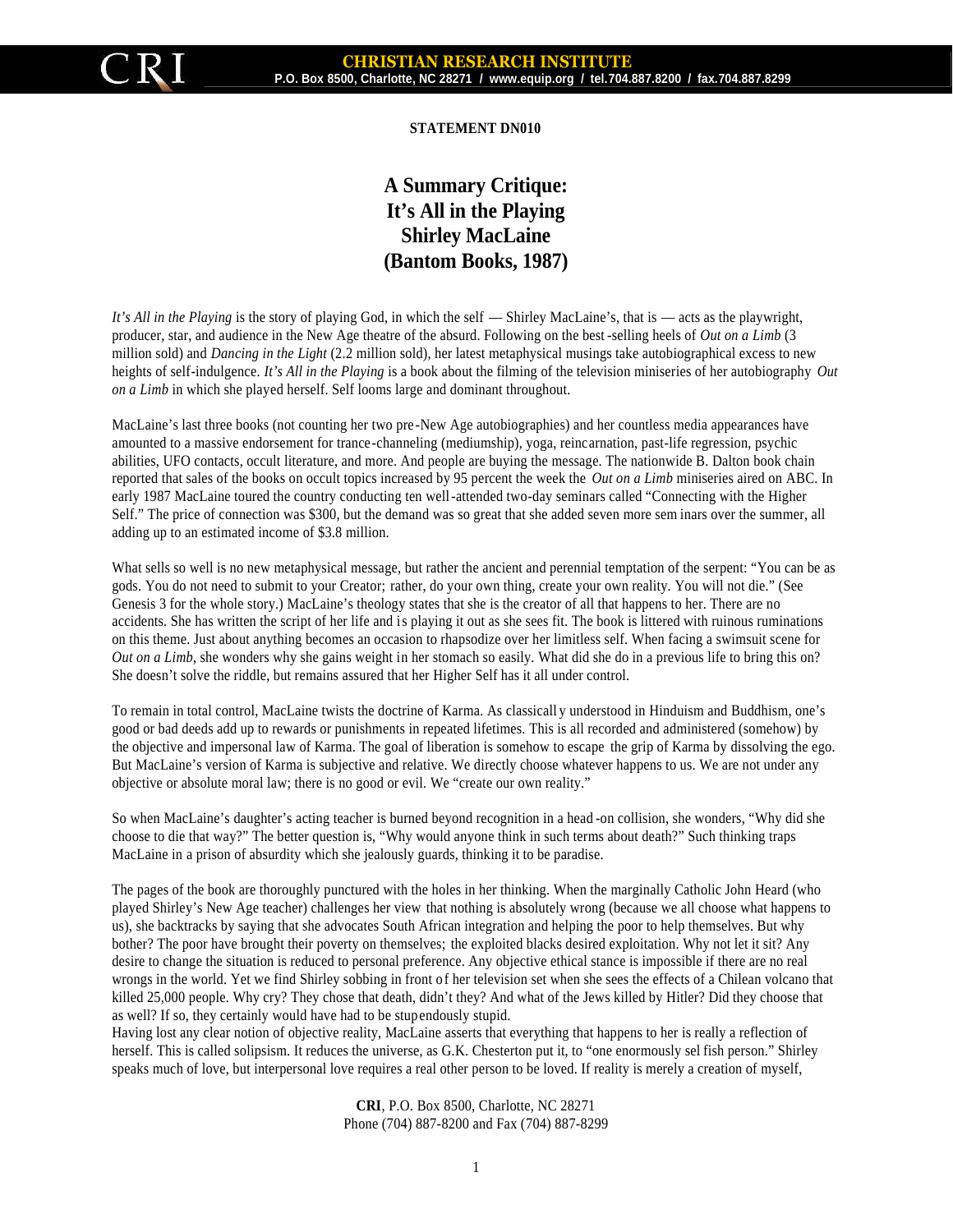myself is all there is to love. All altruism then reduces to egoism! The idea of self -sacrifice goes up in solipsistic flames. Can anyone consistently live with this conclusion?

Despite her self-deification, MacLaine is at times less than delighted with her divinity. She reports being quite irritable on several occasions on the set of *Out on* a *Limb*, and expresses regret over some of her actions, such as when she flew into a rage because of a loss of sleep. She comments that she "didn't pass that test very well." At one point she even speaks disparagingly of being "too self-centered"! Another time she is disappointed in herself for not apologizing to someone. Walking down a Hollywood street she reflects that "I created everything I saw, heard, touched, smelled, tasted; everything I loved, hated, revered . . . I created everything I knew." She then comments that "a chilling wave of loneliness rippled through" her which she thought could be the "numbing aloneness that preceded the recognition of one's totally awesome power." Could it rather indicate the bankruptcy of playing a role one can never adequately occupy? As a young woman who came out of the New Age movement recently told me, "I tried being God, and decided to give the job back to Him."

In his classic work, *Pensees*, the Christian philosopher Blaise Pascal (1623-1662) exposed the heart of New Age folly: "It is in vain, O men, that you seek within yourselves the remedy for your ills. All your light can only reach the knowledge that not in yourselves will you find truth or good." Bertrand Russell made a similar point when he said, "Every man would like to be God if it were possible; some few find it difficult to admit the impossibility." Shirley is one of them.

Yet despite MacLaine's selfism, she sits at the feet of a variety of channelers who supposedly serve as vehicles for other selves to speak. Shirley describes how the entities channeled by Kevin Ryerson and a Swiss channeler learned their lines and recited them on a camera for *Out on a Limb.* She claims the scenes were actual examples of channeling. We also find that she is now quite interested in Jach Pursel, channel for the entity "Lazaris," who is billed as "the consummate friend." (The entity Ramtha, channeled by J.Z. Knight, who figured prominently in *Dancing in the Light*, is not mentioned in this book, and no longer seems to be the entity of choice for MacLaine, possibly because his "macho" manner conflicts with Shirley's newfound desire to be more feminine.)

This desire for higher knowledge and direction through channeling is a recipe for deception. Channelers such as Kevin Ryerson, Jach Pursel, and J.Z. Knight all repeat the same old lie: you are God, you are unlimited; you create your own reality. Whether each channeler is directly demonized (many claim to have been contacted while meditating), merely acting, or suffering from mental delusions, the teaching itself is unbiblical and poisonous.

Scripture is quite clear that anything connected with the occult is forbidden: "Let no one be found among you who... practices divination or sorcery, interprets omens, engages in witchcraft or casts spells, or who is a medium or spiritist or who consults the dead. Anyone who does these things is detestable to the Lord" (Deut. 18:10 -12). Any purported spiritual teacher must be judged by doctrinal content. The Bible also warns that even if a prophet "announces to you a miraculous sign or wonder, and if the sign or wonder which he has spoken takes place, and he says, 'Let us follow other gods' . . . you must not listen to the words of that prophet or dreamer" (Deut. 13:2-3). The apostle John cautions us to "test the spirits to see whether they are from God" by their teaching on Jesus Christ (1 John 4:1-2). The teaching from channelers and the New Age in general reduces Jesus to simply one of many mystical masters who is not uniquely God incarnate.

Yet although MacLaine ignores the real Jesus, she does mention the Bible. She claims that her "Higher Self" told her that most of the references to reincarnation were taken out of the Bible, but a few remain, such as Matthew 16:13 -15 and chapter 17. In Matthew 16 Jesus asks the disciples to tell him who people say he is. They answer that some say he is John the Baptist, some Elijah, and some Jeremiah. Jesus than asks what the disciples think of him, to which Peter responds, "You are the Christ, the Son of the living God." This passage does not teach reincarnation, only that some had *mistaken* views of Jesus which Jesus himself does not accept.

Neither does Matthew chapter 17 teach reincarnation. After Moses and Elijah appeared on the Mount of Transfiguration with Jesus, Jesus said that Elijah had already come, but was not recognized. MacLaine thinks that this teaches that John the Baptist was the reincarnation of Elijah. But the very verse to which she refers contradicts her. John the Baptist was already beheaded at the time of the appearance of Elijah with Jesus. If Elijah had been reincarnated as John, Elijah would not be the one to appear, because he no longer existed as Elijah, but as John! Further, Elijah never died but went bodily into heaven (2 Kings 2:11), and so had no soul available for reincarnation. This makes it impossible for John to be Elijah. Rather, John was a prophet like Elijah in manner of ministry, coming "in the spirit and power of Elijah" (Luke 1:17). This is what Jesus meant when he *metaphorically* referred to John as Elijah. (For a thorough treatment of Scriptures misused to support reincarnation see Norman Geisler and J. Yutaka Amano, *The Reincarnation Sensation* [Grand Rapids, Ml: Baker Book House, 1986] and Mark Albrecht, *Reincarnation: A Christian Critique of* a *New Age Doctrine* [Downers Grove, IL: InterVarsity Press, 1987].)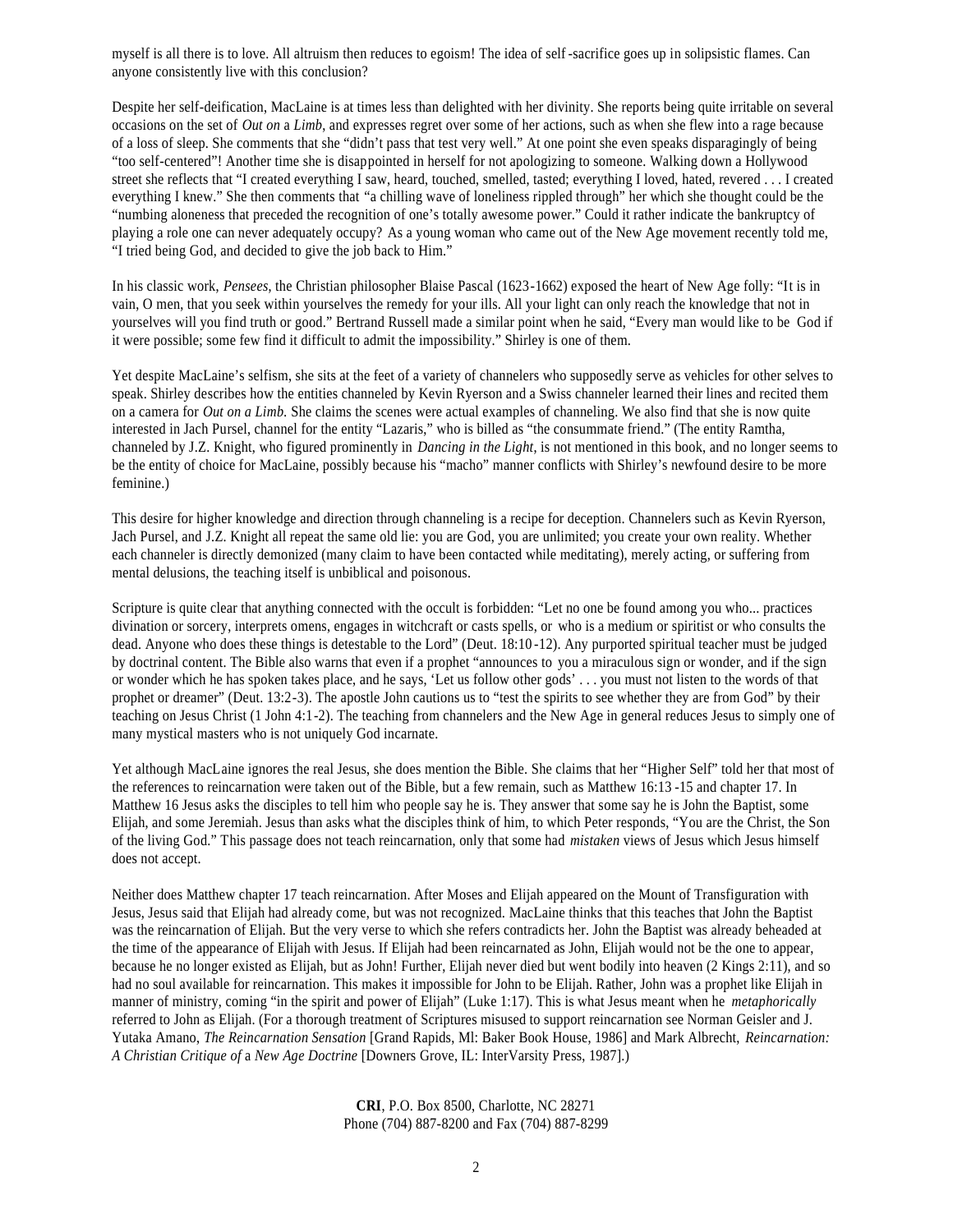The idea that other references to reincarnation were edited from the Bible is patently false, although it is taken for granted in New Age circles. First, if there was a plot to take out reincarnation, why did the church not delete the passages that appear at first glance to teach it? The idea doesn't make sense. Second, there is no good historical evidence to support such a plot to begin with; resurrection, not reincarnation, has always been the position of the church. (See Joseph P. Gudel, Robert M. Bowman, Jr., and Dan R. Schlesinger, "Reincarnation — Did the Church Suppress It?", CHRISTIAN RESEARCH JOURNAL, Sum mer 1987, pp. 8-12, and Albrecht, *Reincarnation*.)

Our apologetic criticisms of MacLaine's New Age errors should be as sharp as our compassion for her and other New Agers is sincere. The New Age quest for fulfillment and power is doomed to futility. The revenge of reality cannot forever be pushed back. We stand guilty before our creator, and no amount of yoga, visualization, trance -channeling, supposed UFO contacts, or psychic experimentation can atone for our sin against a holy God. It is only through abandoning our impersonations of God and admitting our moral failings that we can be reconciled to God through Jesus Christ. To assume otherwise is tragically to play the fool.

— *Doug Groothuis*

## **The Reincarnation Sensation Norman L. Geisler and J. Yutaka Amano (Tyndale House Publishers, 1986)**

What do producer George Lucas, actress Shirley MacLaine, actor Sylvester Stallone, singer Loretta Lynn, industrialist Henry Ford, philosopher John Hick, and "prophet" Edgar Cayce have in common? They — along with about 25 percent of all Americans — believe in some form of reincarnation. According to Norman Geisler and J. Yutaka Amano, there are ten versions of this afterlife doctrine available in the world's marketplace of ideas. These evangelical authors explain and evaluate those versions in their recent book *The Reincarnation Sensation*.

Simply put, reincarnation is "the belief that the soul after death passes on to another body" (p. 183) — a process that could repeat thousands of times through numerous worlds.

This teaching has been around for centuries in both the East and the West , but it wasn't popular in Europe or the United States until well into the 1900s. Geisler and Amano point out that our society's interest in reincarnation has grown largely for three reasons: (1) our fascination with Eastern thought; (2) our preoccupation with death; and (3) our increasing acceptance of the validity of past-life therapy.

Geisler and Amano have done the Christian community a great service. They have delved into the morass of reincarnationist literature, music, and movies and provided us with the most comprehensive, concise, and clearheaded treatment currently in print. They have given us an appendix that illustrates the ten reincarnation models, a glossary that defines key terms simply, and a bibliography of both pro and con reincarnation ma terials.

Perhaps the greatest help we receive is from their reasoned critique of reincarnationists' teachings. With the precision of skilled surgeons, they cut through the rhetoric and lay bare reincarnation's essential tenets. Then they slice deeper with the instruments of logic and Scripture, thereby causing the doctrinal pus of reincarnation to ooze into the light where we can see it for what it is. Finally, they complete their task by telling us how we can operate gently, lovingly, and effectively on r eincarnationists who cross our path.

Aside from some minor disagreements with a few of the authors' conclusions, I find their book insightful and trustworthy. I'm disappointed, however, with some of the editorial decisions Tyndale House made. Rather than permitting the authors to retain their extensive documentation, Tyndale House stripped the book of about 600 footnotes while leaving much of its quoted matter alone. Consequently, numerous quotes occur without adequate notations regarding their source or l ocation (pp. 38, 39, 52, 53, 79, 92, 106, 108, 109, 118, 124). As any critical reader knows, Tyndale House's deletions make this book less valuable than it otherwise would have been, for they have made it extremely difficult to check out some of the book's most important references. Despite this drawback, *The Reincarnation Sensation* provides Christians with a surgical tool of information and evaluation sorely needed in a society infected with Eastern beliefs.

*—William D. Watkins*